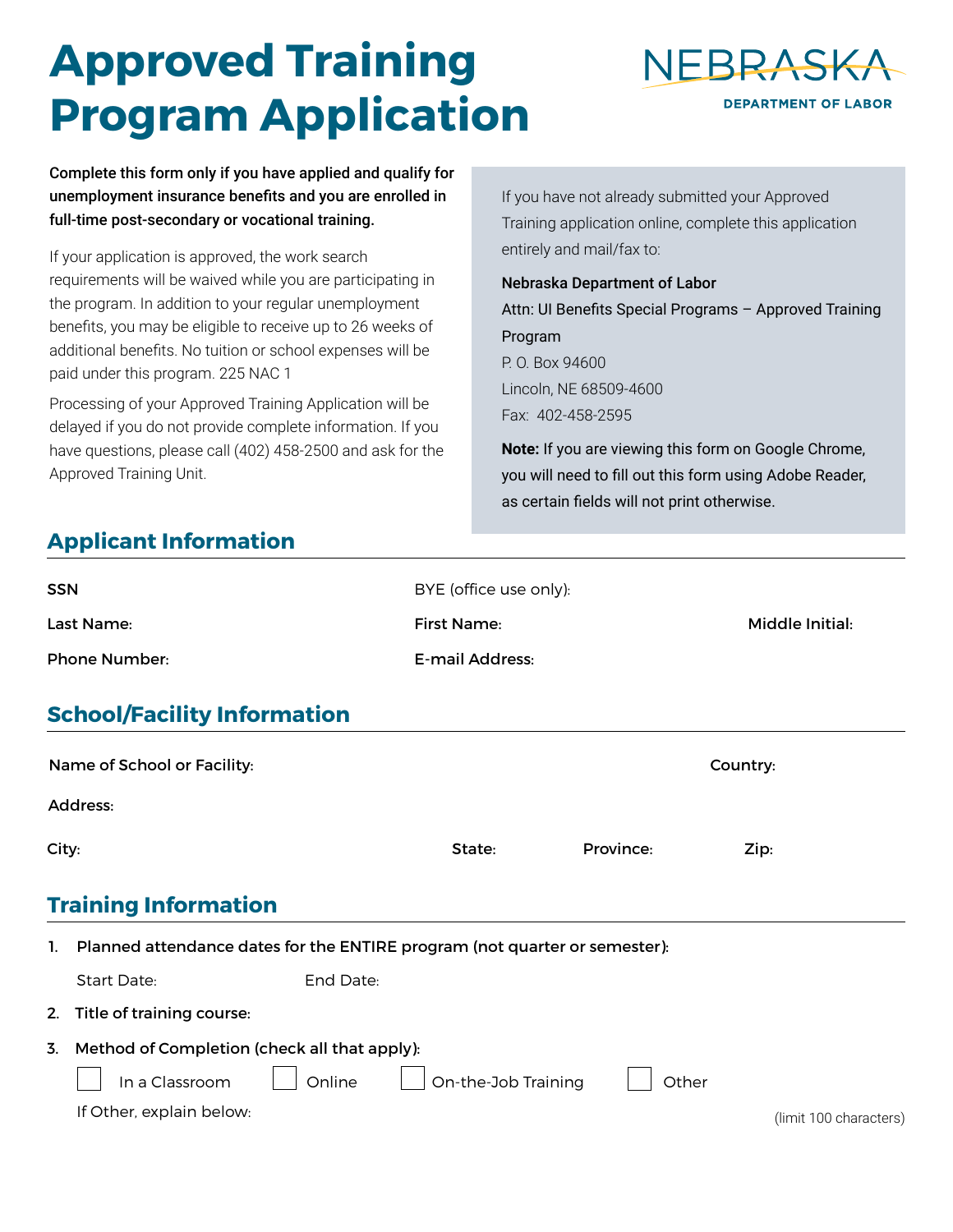# **Training Information**

| 4. | <b>Student status:</b>                                                                                                               |  |  |  |  |  |  |
|----|--------------------------------------------------------------------------------------------------------------------------------------|--|--|--|--|--|--|
|    | Full-Time<br>Number of Credit Hours:                                                                                                 |  |  |  |  |  |  |
|    | Number of Credit Hours:<br>Part-Time                                                                                                 |  |  |  |  |  |  |
|    | Reason for part-time status:<br>(limit 100 characters)                                                                               |  |  |  |  |  |  |
|    |                                                                                                                                      |  |  |  |  |  |  |
|    |                                                                                                                                      |  |  |  |  |  |  |
|    | 5. Upon completion of this program, you will receive:                                                                                |  |  |  |  |  |  |
|    | Certificate<br>Diploma<br>Bachelor's<br>Ph. D<br>License<br>Associate<br>Master's<br>degree<br>degree<br>degree                      |  |  |  |  |  |  |
|    | 6. Once you have completed your training program or degree, what occupation do you plan to pursue?                                   |  |  |  |  |  |  |
|    | (limit 100 characters)                                                                                                               |  |  |  |  |  |  |
|    |                                                                                                                                      |  |  |  |  |  |  |
| 7. | Have you applied for or do you expect to receive payments through any of the following programs while<br>you are attending training? |  |  |  |  |  |  |
|    | Yes<br>No                                                                                                                            |  |  |  |  |  |  |
|    | If yes, check all that apply:                                                                                                        |  |  |  |  |  |  |
|    | Trade Act                                                                                                                            |  |  |  |  |  |  |
|    | Workforce Innovation and Opportunity Act (must attach signed WIOA Letter)                                                            |  |  |  |  |  |  |
|    |                                                                                                                                      |  |  |  |  |  |  |
|    | <b>Vocational Rehabilitation</b>                                                                                                     |  |  |  |  |  |  |
|    | Payments will be made to:<br>School/Training Institution<br>Student                                                                  |  |  |  |  |  |  |
|    | Veterans Benefits                                                                                                                    |  |  |  |  |  |  |
|    | Payments will be made to:<br>Student<br>School/Training Institution                                                                  |  |  |  |  |  |  |
|    | Other                                                                                                                                |  |  |  |  |  |  |
|    | If Other, explain source, amount, and purpose of payments:<br>(limit 100 characters)                                                 |  |  |  |  |  |  |
|    |                                                                                                                                      |  |  |  |  |  |  |
|    |                                                                                                                                      |  |  |  |  |  |  |
|    | 8. Indicate whether you can work in the industry in which you previously worked/trained.                                             |  |  |  |  |  |  |
|    | Yes, I can work in my previous industry.<br>No, I cannot work in my previous industry.                                               |  |  |  |  |  |  |
|    | If no, explain below (If medical, must attach medical verification):<br>(limit 100 characters)                                       |  |  |  |  |  |  |
|    |                                                                                                                                      |  |  |  |  |  |  |